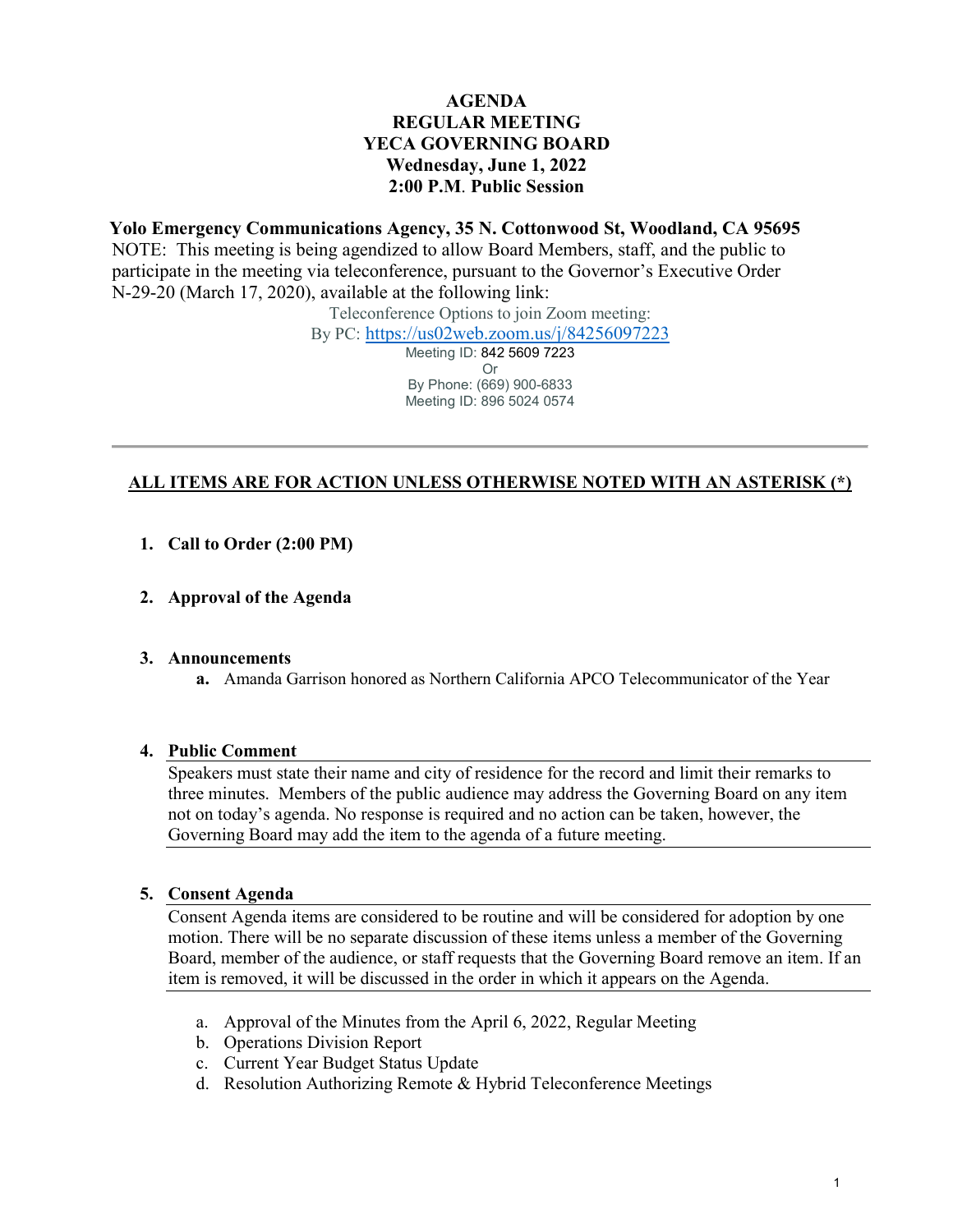## **6. Old Business**

- a. YECA Building Prospects
- **7. After Hour Police Records Coverage Moving from YECA to the City of Woodland Police Department to Cover Cities of W. Sacramento & Winters Police Departments Discussion**

## **8. Approval for FY22/23 Final Budget – Voted Item**

- a. FY22/23 Budget
- b. FY22/23 CIP Summary
- c. FY22/23 CIP 5-Year Forecast
- d. FY22/23 Position Table

## **9. Closed Session**

a. Public Employee Performance Evaluation (GC54957) Position Title: Executive Director

## **10. Next Scheduled JPA Board Meeting Date TBD**

**11. Items for Future Meeting Agenda**

## **12. Adjournment**

I declare under penalty of perjury that the foregoing agenda was available for public review and posted on/or before May 26, 2022 on the bulletin board outside of the Yolo County, Erwin Meier Administration Center, 625 Court St., Woodland, California and on the agency website:

Dena Khing

Dena Humphrey, Executive Director